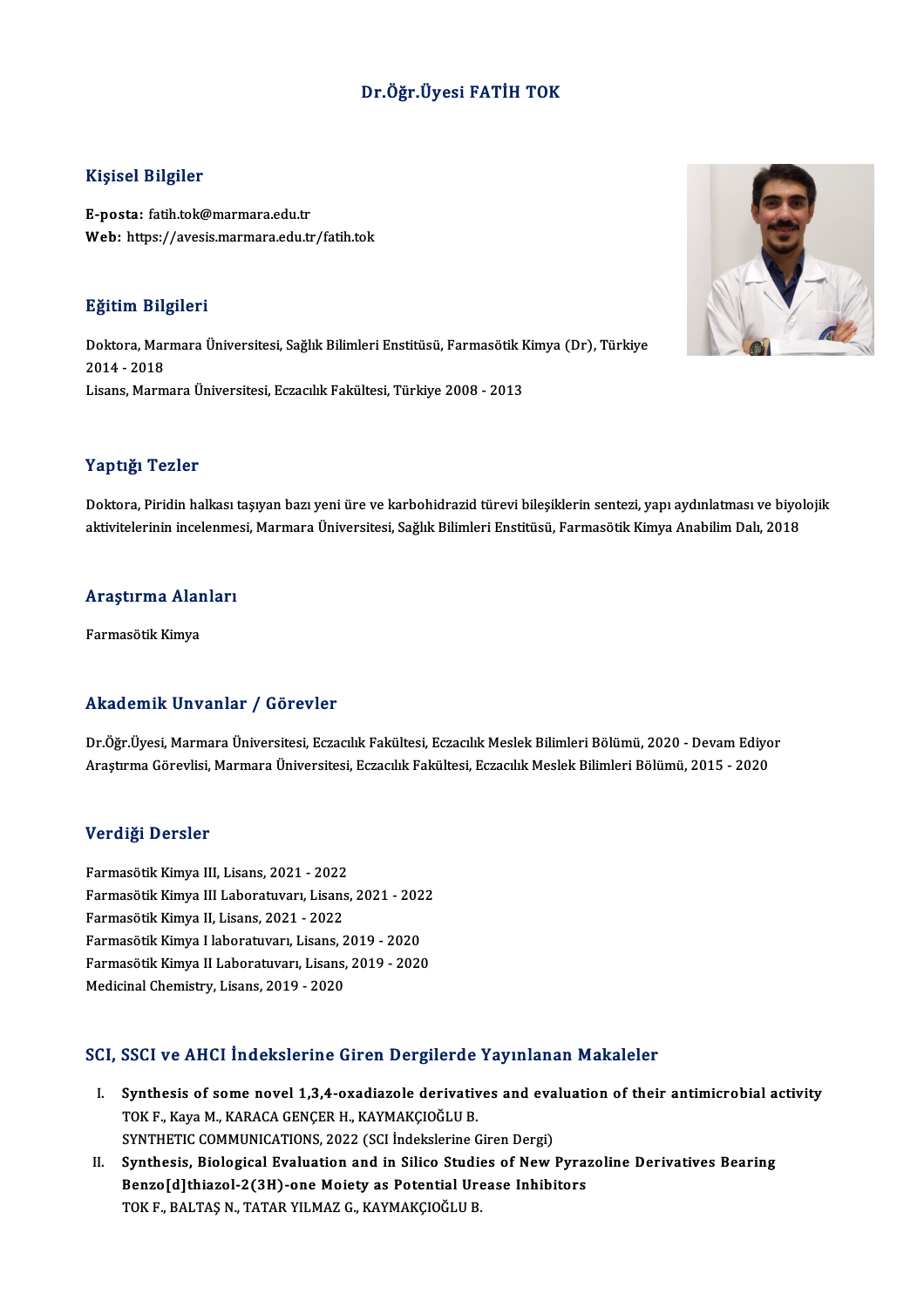CHEMISTRY & BIODIVERSITY, 2022 (SCI İndekslerine Giren Dergi)

CHEMISTRY & BIODIVERSITY, 2022 (SCI İndekslerine Giren Dergi)<br>III. Synthesis of new hydrazone derivatives and evaluation of their monoamine oxidase inhibitory<br>activity CHEMIST<br>Synthes<br>activity<br>TOK E S Synthesis of new hydrazone derivatives and evaluation of their monoar<br>activity<br>TOK F., SAĞLIK B.N. , ÖZKAY Y., ILGIN S., KAPLANCIKLI Z.A. , KAYMAKÇIOĞLU B.<br>PIOOPCANIC CHEMISTRY ,silt 114, 2021 (SCL Indekslerine Giren Dergi

activity<br>TOK F., SAĞLIK B. N. , ÖZKAY Y., ILGIN S., KAPLANCIKLI Z. A. , KAYMAKÇIOĞLU B.<br>BIOORGANIC CHEMISTRY, cilt.114, 2021 (SCI İndekslerine Giren Dergi)

TOK F., SAĞLIK B. N. , ÖZKAY Y., ILGIN S., KAPLANCIKLI Z. A. , KAYMAKÇIOĞLU B.<br>BIOORGANIC CHEMISTRY, cilt.114, 2021 (SCI İndekslerine Giren Dergi)<br>IV. Novel 2,5-disubstituted-1,3,4-oxadiazole derivatives as MAO-B inhibitor BIOORGANIC CHEMISTRY, cilt.114, 2021 (SCI İnde<br>Novel 2,5-disubstituted-1,3,4-oxadiazole de<br>evaluation and molecular modeling studies<br>TOKE Heree 7, SAČUKR N. ÖZKANN KABLAN Novel 2,5-disubstituted-1,3,4-oxadiazole derivatives as MAO-B inhibitor<br>evaluation and molecular modeling studies<br>TOK F., Ugras Z., SAĞLIK B. N. , ÖZKAY Y., KAPLANCIKLI Z. A. , KAYMAKÇIOĞLU B.<br>PIOOPCANIC CHEMISTRY silt 112 evaluation and molecular modeling studies<br>TOK F., Ugras Z., SAĞLIK B. N. , ÖZKAY Y., KAPLANCIKLI Z. A. , KAYMAKÇ<br>BIOORGANIC CHEMISTRY, cilt.112, 2021 (SCI İndekslerine Giren Dergi)<br>Synthesis, antisansar avaluation and in s

TOK F., Ugras Z., SAĞLIK B. N. , ÖZKAY Y., KAPLANCIKLI Z. A. , KAYMAKÇIOĞLU B.<br>BIOORGANIC CHEMISTRY, cilt.112, 2021 (SCI İndekslerine Giren Dergi)<br>V. Synthesis, anticancer evaluation and in silico ADMET studies on urea **BIOORGANIC<br>Synthesis, a<br>gabapentin<br>Türk S. Tok E** Synthesis, anticancer evaluation and in silico ADMET studies on urea<br>gabapentin<br>Türk S., Tok F., Erdoğan Ö., Çevik Ö., Taşkın Tok T., Kaymakçıoğlu B., Karakuş S.<br>puospuopus sul EUP AND SU ICON AND TUE PEL ATED ELEMENTS, si

**gabapentin**<br>Türk S., Tok F., Erdoğan Ö., Çevik Ö., Taşkın Tok T., Kaymakçıoğlu B., Karakuş S.<br>PHOSPHORUS SULFUR AND SILICON AND THE RELATED ELEMENTS, cilt.195, sa.11, ss.1-7, 2020 (SCI Expanded İndekslerine Giren Dergi) PHOSPHORUS SULFUR AND SILICON AND THE RELATED ELEMENTS, cilt.195, sa.11, ss.1-7, 2020 (SCI Expanded<br>indekslerine Giren Dergi)<br>VI. Design, synthesis, biological evaluation and molecular docking of novel molecules to PARP-1

- İndekslerine Giren Dergi)<br>Design, synthesis, biological evaluation and molecular docking of novel molecules<br>TOK F., Kocyigit-Kaumakcioglu B., İLHAN R., YILMAZ S., Ballar-Kirmizibayrak P., Taskim-Tok T.<br>TURKISH JOURNAL OF G Design, synthesis, biological evaluation and molecular docking of novel molecules to PA<br>TOK F., Kocyigit-Kaumakcioglu B., İLHAN R., YILMAZ S., Ballar-Kirmizibayrak P., Taskim-Tok T.<br>TURKISH JOURNAL OF CHEMISTRY, cilt.43, s TOK F., Kocyigit-Kaumakcioglu B., İLHAN R., YILMAZ S., Ballar-Kirmizibayrak P., Taskim-Tok T.<br>TURKISH JOURNAL OF CHEMISTRY, cilt.43, sa.5, ss.1290-1315, 2019 (SCI İndekslerine Giren Dergi)<br>VII. Synthesis and Anticancer Act
- Kocyigit-KaymakciogluB.,YaziciS.S. ,TOKF.,DikmenM.,Engur S.,Oruc-EmreE.E. , İYİDOĞANA. Synthesis and Anticancer Activity of New Hydrazide-hydrazoncs and Their Pd(II) Complexe<br>Kocyigit-Kaymakcioglu B., Yazici S. S. , TOK F., Dikmen M., Engur S., Oruc-Emre E. E. , İYİDOĞAN A.<br>LETTERS IN DRUG DESIGN & DISCOVERY
- VIII. SYNTHESIS AND BIOLOGICAL EVALUATION OF SOME NEW HYDRAZONE DERIVATIVES BEARING<br>PYRIMIDINE RING AS ANALGESIC AND ANTI-INFLAMMATORY AGENTS LETTERS IN DRUG DESIGN & DISCOVERY, cilt.16, sa.5, ss.522-532, 2019 (SCI Ind<br>SYNTHESIS AND BIOLOGICAL EVALUATION OF SOME NEW HYDRAZONE<br>PYRIMIDINE RING AS ANALGESIC AND ANTI-INFLAMMATORY AGENTS<br>AKDAČK, ÜNALG TOKE, APICIOČLU AKDAĞK.,ÜNALG.,TOKF.,ARICIOĞLUF.,TEMELH.E. ,Kocyigit-KaymakciogluB. PYRIMIDINE RING AS ANALGESIC AND ANTI-INFLAMMATORY AGENTS<br>AKDAĞ K., ÜNAL G., TOK F., ARICIOĞLU F., TEMEL H. E. , Kocyigit-Kaymakcioglu B.<br>ACTA POLONIAE PHARMACEUTICA, cilt.75, sa.5, ss.1147-1159, 2018 (SCI İndekslerine Gir AKDAĞ K., ÜNAL G., TOK F., ARICIOĞLU F., TEMEL H. E. , Kocyigit-Kaymakcioglu B.<br>ACTA POLONIAE PHARMACEUTICA, cilt.75, sa.5, ss.1147-1159, 2018 (SCI İndekslerine Giren Dergi)<br>IX. Synthesis, anticancer activity and ADMET stu
	- ACTA POLONIAE PHARMACEUTICA, cilt.75, sa.5, ss.1147-1159, 2018 (SCI ]<br>Synthesis, anticancer activity and ADMET studies of N-(5-methyl-<br>substituted)ureido/thioureido] benzenesulfonamide derivatives<br>Karalus S. Tok E. Tugrk S Synthesis, anticancer activity and ADMET studies of N-(5-methyl-1,3,4-thia<br>substituted)ureido/thioureido] benzenesulfonamide derivatives<br>Karakus S., Tok F., Tuerk S., Salva E., Tatar G., Taskin-Tok T., Kocyigit-Kaymakciogl substituted)ureido/thioureido] benzenesulfonamide derivatives<br>Karakus S., Tok F., Tuerk S., Salva E., Tatar G., Taskin-Tok T., Kocyigit-Kaymakcioglu B.<br>PHOSPHORUS SULFUR AND SILICON AND THE RELATED ELEMENTS, cilt.193, sa.8 Karakus S., Tok F., Tuerk S., Salva E., Tatar G., Taskin-Tok T., Kocyigit-Kaymakcioglu B.

### Diğer Dergilerde Yayınlanan Makaleler

iğer Dergilerde Yayınlanan Makaleler<br>I. Design, Synthesis and Evaluation of the Biological Activities of Some New Carbohydrazide and Urea<br>Regivetives n Bergher<br>Design, Synt<br>Derivatives<br>TOV E . II HAN Design, Synthesis and Evaluation of the Biological Activities of Some Ne<br>Derivatives<br>TOK F., İLHAN R., Gunal S., BALLAR KIRMIZIBAYRAK P., Kocyigit-Kaymakcioglu B.<br>TURKISH JOURNAL OF RHARMACEUTICAL SCIENCES. 611:15, 53,3,55

Derivatives<br>TOK F., İLHAN R., Gunal S., BALLAR KIRMIZIBAYRAK P., Kocyigit-Kaymakcioglu B.<br>TURKISH JOURNAL OF PHARMACEUTICAL SCIENCES, cilt.15, sa.3, ss.304-308, 2018 (ESCI İndekslerine Giren<br>Dergi) TOK F.,<br>TURKIS<br>Dergi)<br>Sama TURKISH JOURNAL OF PHARMACEUTICAL SCIENCES, cilt.15, sa.3, ss.304-308, 2018 (ESCI İndekslerine Giren<br>Dergi)<br>II. Some N-(5-methyl-1,3,4-thiadiazol-2-yl)-4-[(3-substituted)ureido/thioureido]benzenesulfonamides<br>As sarbanis an

- Dergi)<br>Some N-(5-methyl-1,3,4-thiadiazol-2-yl)-4<br>as carbonic anhydrase I and II Inhibitors<br>TÜRKS TOKE ColikH KARAKUSS NADARO Some N-(5-methyl-1,3,4-thiadiazol-2-yl)-4-[(3-substituted)ureido/thioureido]benz<br>as carbonic anhydrase I and II Inhibitors<br>TÜRK S., TOK F., Celik H., KARAKUŞ S., NADAROĞLU H., Kocyigit-Kaymakcioglu B., Kucukoglu K.<br>MARMARA as carbonic anhydrase I and II Inhibitors<br>TÜRK S., TOK F., Celik H., KARAKUŞ S., NADAROĞLU H., Kocyigit-Kaymakcioglu B., Kucukoglu K.<br>MARMARA PHARMACEUTICAL JOURNAL, cilt.21, sa.1, ss.89-95, 2017 (ESCI İndekslerine Giren D
- TÜRK S., TOK F., Celik H., KARAKUŞ S., NADAROĞLU H., Kocyigit-Kaymakcioglu B., Kucukoglu I.<br>MARMARA PHARMACEUTICAL JOURNAL, cilt.21, sa.1, ss.89-95, 2017 (ESCI İndekslerine Gire:<br>III. Antiproliferative activity of some tau MARMARA PHARMACEUTICAL JOURNAL, cilt.21, sa.1, ss.89-95, 2017 (ESCI İndekslerine Giren Dergi)<br>III. Antiproliferative activity of some tautomeric hydrazones derived from chalcones<br>TOK F., BEYHAN N., ERZURUMLU Y., İLHAN R., Antiproliferative activity of some tautomeric hydrazones derived from chalcones<br>TOK F., BEYHAN N., ERZURUMLU Y., İLHAN R., Ballar P., Kocyigit-Kaymakcioglu B.<br>MARMARA PHARMACEUTICAL JOURNAL, cilt.20, sa.2, ss.157-163, 2016 TOK F., BEYHAN N., ERZURUMLU Y., İLHAN R., Ballar P., Kocyigit-Kaymakcioglu B.<br>MARMARA PHARMACEUTICAL JOURNAL, cilt.20, sa.2, ss.157-163, 2016 (ESCI İndekslerine G<br>IV. A new approach in cancer treatment: poly (ADP-ribose)

## MARMARA PHARMACEUTICAL JONARMARA PHARMACEUTICAL JONARY THE TOKEN AND EXPERIMENTAL LAND EXPERIMENTAL L IV. A new approach in cancer treatment: poly (ADP-ribose) polymerase-1 inhibitors<br>TOK F., Kocyigit-Kaymakcioglu B.<br>CLINICAL AND EXPERIMENTAL HEALTH SCIENCES, cilt.5, sa.1, ss.41-52, 2015 (ESCI İndekslerine Giren Dergi)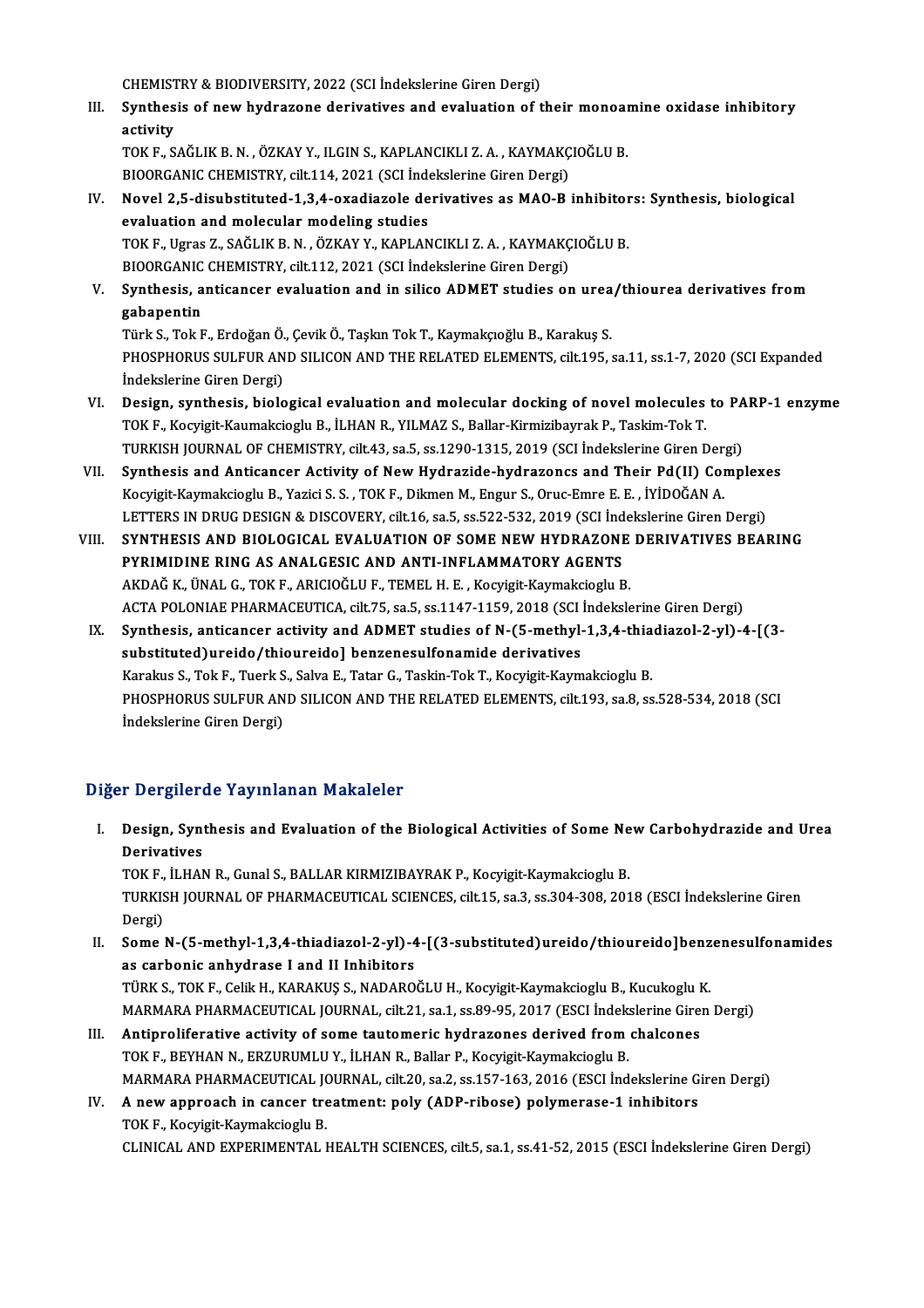### Kitap & Kitap Bölümleri

- I. Eczacılık Fakültesi EğitimÖğretimRehberi P & IIIdip Boldinici I<br>Eczacılık Fakültesi Eğitim Öğretim Rehberi<br>KÜÇÜKGÜZEL Ş. G. , KAYMAKÇIOĞLU B., SANCAR M., UĞURLU T., RAYAMAN P., AKGÜN S. G. , TOK F.<br>Marmara Üniversitesi Yayınavi 2016 Eczacılık Fakültesi Eğitim Öğretim<br>KÜÇÜKGÜZEL Ş. G. , KAYMAKÇIOĞLU<br>Marmara Üniversitesi Yayınevi, 2016<br>T. C. MARMARA ÜNİVERSİTESİ ECZ KÜÇÜKGÜZEL Ş. G. , KAYMAKÇIOĞLU B., SANCAR M., UĞURLU T., RAYAMAN P., AKGÜN S. G. , TOK F<br>Marmara Üniversitesi Yayınevi, 2016<br>II. T C MARMARA ÜNİVERSİTESİ ECZACILIK FAKÜLTESİ EĞİTİM ÖĞRETİM REHBERİ 2016<br>KÜÇÜKÇÜZEL S G.
- Marmara Üniversitesi Yayınevi, 2016<br>T C MARMARA ÜNİVERSİTESİ ECZACILIK FAKÜLTESİ EĞİTİM ÖĞRETİM REHBERİ 2016<br>KÜÇÜKGÜZEL Ş. G. , RAYAMAN P., KAYMAKÇIOĞLU B., AKGÜN S. G. , SANCAR M., TOK F., UĞURLU T., TUNA T.<br>MARMARA ÜNİVE T C MARMARA ÜNİVERSİTESİ ECZACILIK FAKÜ<br>KÜÇÜKGÜZEL Ş. G. , RAYAMAN P., KAYMAKÇIOĞLU B<br>MARMARA ÜNİVERSİTESİ YAYINEVİ, İstanbul, 2016<br>Marmara Üniversitesi Estasılık Fakültesi Eğitir
- MARMARA ÜNIVERSITESI YAYINEVI, İstanbul, 2016<br>III. Marmara Üniversitesi Eczacılık Fakültesi Eğitim Öğretim Rehberi 2016 KÜÇÜKGÜZEL Ş.G. ,KAYMAKÇIOĞLUB.,UĞURLUT.,SANCARM.,RAYAMANP.,TOKF.,AygünS.G. ,TunaT. MarmaraÜniversitesiYayınevi, İstanbul,2016

### Hakemli Kongre / Sempozyum Bildiri Kitaplarında Yer Alan Yayınlar

- akemli Kongre / Sempozyum Bildiri Kitaplarında Yer Alan Yayınlar<br>I. Kanserle tedavisinde yeni bir yaklaşım olan PARP-1 inhibitörlerinin tasarımı ve sentezi<br>TOKE KAYMAKÇIQĞLU P TOKF.,KAYMAKÇIOĞLUB. Kanserle tedavisinde yeni bir yaklaşım olan PARP-1 inhibit<br>TOK F., KAYMAKÇIOĞLU B.<br>2.Ulusal Marmara Eczacılık Kongresi, Türkiye, 14 - 16 Kasım 2018<br>Synthesis, sharasterisation and anti-biofilm astivity studio 2. Ulusal Marmara Eczacılık Kongresi, Türkiye, 14 - 16 Kasım 2018
- TOK F., KAYMAKÇIOĞLU B.<br>2.Ulusal Marmara Eczacılık Kongresi, Türkiye, 14 16 Kasım 2018<br>II. Synthesis, characterization and anti-biofilm activity studies onnovel urea/thiourea derivatives<br>TÜRK S., TOK F., ULUSOY S., KARAK Synthesis, characterization and anti-biofilm activity studies onnovel urea/thiourea<br>TÜRK S., TOK F., ULUSOY S., KARAKUŞ S., KAYMAKÇIOĞLU B., TINAZ G.<br>12th International Symposium on Pharmaceutical Sciences-ISOPS 2018, 26 -TÜRK S., TOK F., ULUSOY S., KARAKUŞ S., KAYMAKÇIOĞLU B., TINAZ G.<br>12th International Symposium on Pharmaceutical Sciences-ISOPS 2018, 26 - 29 Hazira:<br>III. Design of potent PARP-1 inhibitors through molecular modeling techn
- 12th International Symposium on Pharmac<br>Design of potent PARP-1 inhibitors th<br>KAYMAKÇIOĞLU B., TOK F., TAŞKIN TOK T.<br>E4th International Conference on Modisine III. Design of potent PARP-1 inhibitors through molecular modeling techniques<br>KAYMAKÇIOĞLU B., TOK F., TAŞKIN TOK T.<br>54th International Conference on Medicinal Chemistry-RICT 2018, 4 - 06 Temmuz 2018 KAYMAKÇIOĞLU B., TOK F., TAŞKIN TOK T.<br>54th International Conference on Medicinal Chemistry-RICT 2018, 4 - 06 Temmuz 2018<br>IV. Synthesis and biological evaluation of new schiffbases from antipyrine derivatives<br>pipinicei y.
- 54th International Conference on Medion<br>Synthesis and biological evaluation<br>PİRİNÇCİ Y., TOK F., KAYMAKÇIOĞLU B.<br>E4th International Conference on Medio Synthesis and biological evaluation of new schiffbases from antipyrine deriva<br>PİRİNÇCİ Y., TOK F., KAYMAKÇIOĞLU B.<br>54th International Conference on Medicinal Chemistry-RICT 2018, 4 - 06 Temmuz 2018<br>Discovery of novel urea 54th International Conference on Medicinal Chemistry-RICT 2018, 4 - 06 Temmuz 2018
- PİRİNÇCİ Y., TOK F., KAYMAKÇIOĞLU B.<br>54th International Conference on Medicinal Chemistry-RICT 2018, 4 06 Temmuz 2018<br>V. Discovery of novel urea and carbohydrazide derivatives as potent PARP-1 inhibitors<br>TOK F., KAYM Discovery of novel urea and carbohydrazide derivatives as potent PARP-1 inh<br>TOK F., KAYMAKÇIOĞLU B.<br>54th International Conference on Medicinal Chemistry-RICT 2018, 4 - 06 Temmuz 2018<br>Synthesis of novel ontinuring derivativ

TOK F., KAYMAKÇIOĞLU B.<br>54th International Conference on Medicinal Chemistry-RICT 2018, 4 - 06 Temn<br>VI. Synthesis of novel antipyrine derivatives as cholinesteraseinhibitors<br>TOK E. KAYMAKCIOĞLU B. SAĞLIK B. N. ÖZKAY V. 54th International Conference on Medicinal Chemis<br>Synthesis of novel antipyrine derivatives as c<br>TOK F., KAYMAKÇIOĞLU B., SAĞLIK B.N. , ÖZKAY Y.<br>12th International Symnosium on Pharmaseutical S Synthesis of novel antipyrine derivatives as cholinesteraseinhibitors<br>12th International Symposium on Pharmaceutical Sciences-ISOPS 2018, 26 - 29 Haziran 2018<br>Synthesis of novel sebiff base derivatives and evaluation of th TOK F., KAYMAKÇIOĞLU B., SAĞLIK B. N. , ÖZKAY Y.<br>12th International Symposium on Pharmaceutical Sciences-ISOPS 2018, 26 - 29 Haziran 2018<br>VII. Synthesis of novel schiff base derivatives and evaluation oftheir monoamine oxi

## 12th Inte<br>Synthes<br>activity<br>pipincci Synthesis of novel schiff base derivatives and evaluation ofthe<br>activity<br>PİRİNÇCİ Y., TOK F., KAYMAKÇIOĞLU B., LEVENT S., KAPLANCIKLI Z. A.<br>12th International Symposium on Pharmaceutical Sciences ISOPS 2019

activity<br>12th International Symposium on Pharmaceutical Sciences-ISOPS 2018, 26 - 29 Haziran 2018<br>12th International Symposium on Pharmaceutical Sciences-ISOPS 2018, 26 - 29 Haziran 2018 PIRINÇCI Y., TOK F., KAYMAKÇIOĞLU B., LEVENT S., KAPLANCIKLI Z. A.<br>12th International Symposium on Pharmaceutical Sciences-ISOPS 2018, 26 - 29 Haziran 2018<br>VIII. Design, synthesis and biological evaluation of nicotinate de

- TOK F., KAYMAKÇIOĞLU B., GUNAL S., İLHAN R., BALLAR KIRMIZIBAYRAK P.<br>12th International Symposium on Pharmaceutical Sciences-ISOPS 2018, 26 29 Haziran 2018 Design, synthesis and biological evaluation of nicotinate derivatives for cancer the<br>TOK F., KAYMAKÇIOĞLU B., GUNAL S., İLHAN R., BALLAR KIRMIZIBAYRAK P.<br>12th International Symposium on Pharmaceutical Sciences-ISOPS 2018,
- IX. CYTOTOXICITY OF SOME NEWCARBOHYDRAZIDE AND UREADERIVATIVES BEARING PYRIDINE RING 12th International Symposium on Pharmaceutical Sciences-ISOPS 2018, 26 - 7<br>CYTOTOXICITY OF SOME NEW CARBOHYDRAZIDE AND UREADERIVA<br>TOK F., İLHAN R., GUNAL S., BALLAR KIRMIZIBAYRAK P., KAYMAKÇIOĞLU B. CYTOTOXICITY OF SOME NEW CARBOHYDRAZIDE AND UREAI<br>TOK F., İLHAN R., GUNAL S., BALLAR KIRMIZIBAYRAK P., KAYMAKÇIO<br>2th International Gazi Pharma Symposium Series, 11 - 13 Ekim 2017<br>Design of Betent Multi target CAs inhibitor TOK F., İLHAN R., GUNAL S., BALLAR KIRMIZIBAYRAK P., KAYMAKÇIOĞLU B.<br>2th International Gazi Pharma Symposium Series, 11 - 13 Ekim 2017<br>X. Design of Potent Multi-target CAs inhibitors through Pharmacophore Modeling.<br>CÜPEL N
- 2th International Gazi Pharma Symposium Series, 11 13 Ekim 2017<br>Design of Potent Multi-target CAs inhibitors through Pharmacopho<br>GÜREL N., TOK F., TÜRK S., KARAKUŞ S., TAŞKIN TOK T., KAYMAKÇIOĞLU B.<br>Ethinternational Pau Design of Potent Multi-target CAs inhibitors through Pha<br>GÜREL N., TOK F., TÜRK S., KARAKUŞ S., TAŞKIN TOK T., KAYMAH<br>5thInternational Bau Drug Design Congress, 19 - 21 Ekim 2017<br>Pharmasonhore Modeling For Design of Multi GÜREL N., TOK F., TÜRK S., KARAKUŞ S., TAŞKIN TOK T., KAYMAKÇIOĞLU B.<br>5thInternational Bau Drug Design Congress, 19 - 21 Ekim 2017<br>XI. Pharmacophore Modeling For Design of Multi-Target CAs Inhibitors<br>3. Tarih - Target CAs
- 5thInternational Bau Drug Design Congress, 19 21 Ekim 2017<br>Pharmacophore Modeling For Design of Multi-Target CAs Inhibit<br>gürel n., TOK F., TÜRK S., KARAKUŞ S., TAŞKIN TOK T., KAYMAKÇIOĞLU B.<br>UEMK Conferences, 12 12 Eki **Pharmacophore Modeling For Desi<br>gürel n., TOK F., TÜRK S., KARAKUŞ S., T<br>UEMK Conferences, 12 - 13 Ekim 2017<br>SYNTUESIS AND STRUCTURE ACTIN** gürel n., TOK F., TÜRK S., KARAKUŞ S., TAŞKIN TOK T., KAYMAKÇIOĞLU B.<br>UEMK Conferences, 12 - 13 Ekim 2017<br>XII. SYNTHESIS AND STRUCTURE-ACTIVITY RELATIONSHIPS OFCARBOHYDRAZIDES AND 1.3.4-
- OXADIAZOLE DERIVATIVESBEARING IMIDAZOLIDINE MOIETY AGAINST THE YELLOWFEVER AND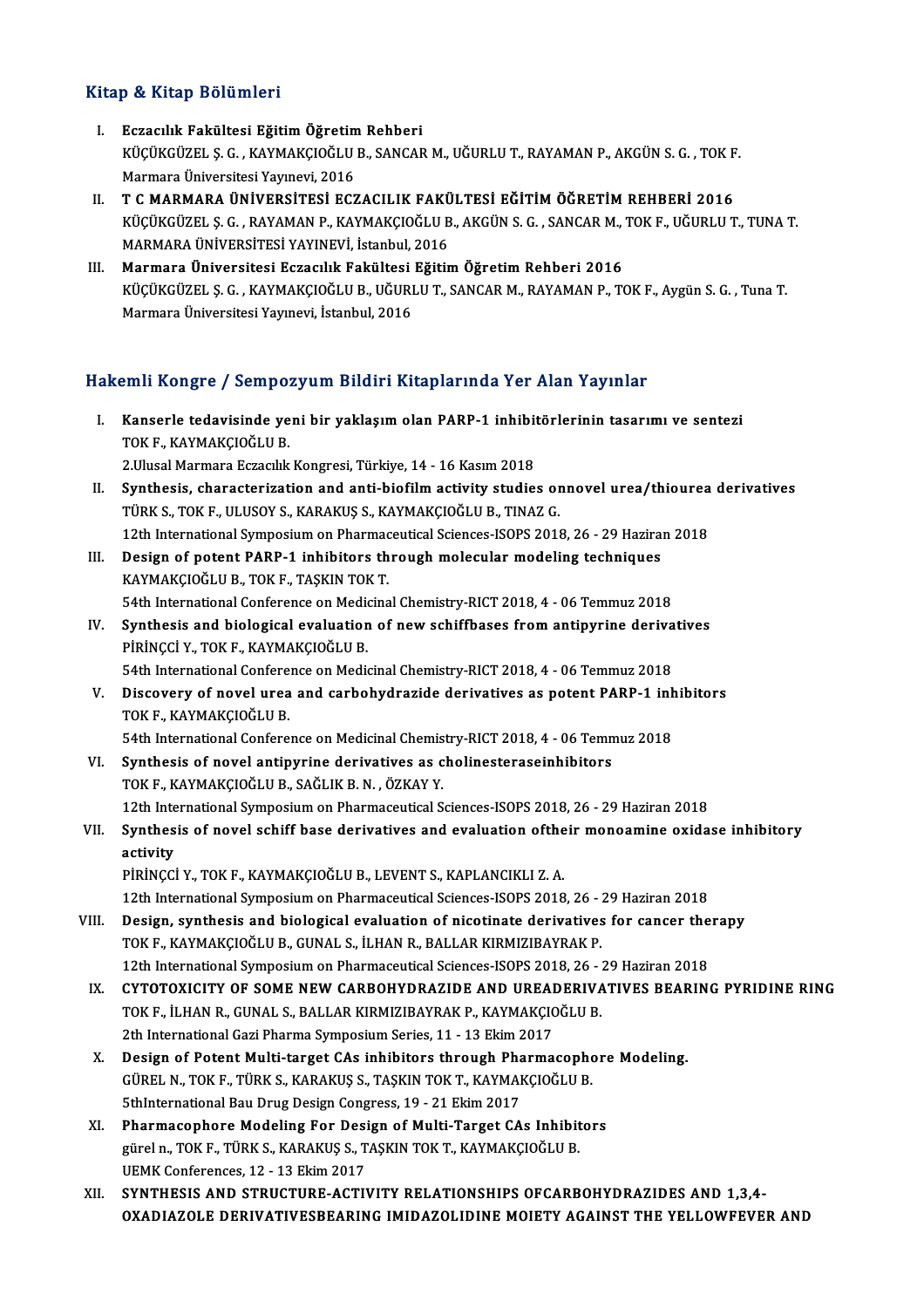#### DENGUE VECTOR, AEDES AEGYPTI

DENGUE VECTOR, AEDES AEGYPTI<br>TOK F., KAYMAKÇIOĞLU B., TABANCA N., ESTEP A., GROSS A., GELDENHUYS W., BECNEL J., BLOOMQUIST J.<br><sup>2th International Casi Pharma Sumnasium Sarias, 11, 12 Ekim 2017.</sup> DENGUE VECTOR, AEDES AEGYPTI<br>TOK F., KAYMAKÇIOĞLU B., TABANCA N., ESTEP A., GROSS A., GELDEN<br>2th International Gazi Pharma Symposium Series, 11 - 13 Ekim 2017<br>Synthesia, sharasteriration and antimisrabial astivitysyalyati TOK F., KAYMAKÇIOĞLU B., TABANCA N., ESTEP A., GROSS A., GELDENHUYS W., BECNEL J., BLOOMQUIST J.<br>2th International Gazi Pharma Symposium Series, 11 - 13 Ekim 2017<br>XIII. Synthesis, characterization and antimicrobial activit

### 2th International G<br>Synthesis, charad<br>isonipecoticacid<br>SEV M B VILDIZS isonipecoticacid<br>SEV M. P. , YILDIZ S., DÜZENLİ G., TOK F., KAYMAKÇIOĞLU B. isonipecoticacid<br>SEV M. P. , YILDIZ S., DÜZENLİ G., TOK F., KAYMAKÇIOĞLU B.<br>3th International Convention of Pharmaceuticals and Pharmacies, 26 - 29 Nisan 2017<br>5. Kloreniragin halkası tasıyan barı yoni 1,2,4 triagol ve 1,3,

XIV. 5 Kloropirazin halkası taşıyan bazı yeni 1,2,4-triazol ve 1,3,4-tiyadiazol türevleriüzerinde sentez 3th Internati<br>5 Kloropira<br>çalışmaları<br>seven s. Gu

SEVENS.,ÇINARG. İ. ,TOKF.,KAYMAKÇIOĞLUB.

I.ULUSALMARMARAECZACILIKKONGRESİ,Türkiye,3 -05Kasım2016

- XV. Synthesis and Characterization of Some NewHydrazone Derivatives as Potential Anticancer Agent TOK F., Erdoğan B. S., Yıldız S., KAYMAKÇIOĞLU B. Synthesis and Characterization of Some New Hydrazone Derivatives<br>2.Uluslararası İlaç ve Eczacılık Kongresi, İstanbul, Türkiye, 27 - 29 Kasım 2015<br>2.Uluslararası İlaç ve Eczacılık Kongresi, İstanbul, Türkiye, 27 - 29 Kasım TOK F., Erdoğan B. S. , Yıldız S., KAYMAKÇIOĞLU B.<br>2.Uluslararası İlaç ve Eczacılık Kongresi, İstanbul, Türkiye, 27 - 29 Kasım 2015<br>XVI. Synthesis and characterization of some new hydrazone derivatives as potential antican
- 2.Uluslararası İlaç ve Eczacılık Kongresi, İstanl<br>Synthesis and characterization of some i<br>TOK F., YILDIZ S., BUSE E., KAYMAKÇIOĞLU B.<br>2nd International Convention of Pharmaceuti Synthesis and characterization of some new hydrazone derivatives as potent<br>TOK F., YILDIZ S., BUSE E., KAYMAKÇIOĞLU B.<br>2nd International Convention of Pharmaceuticals and Pharmacies, 27 - 29 Kasım 2015<br>SYNTUESIS and EVALUA TOK F., YILDIZ S., BUSE E., KAYMAKÇIOĞLU B.<br>2nd International Convention of Pharmaceuticals and Pharmacies, 27 - 29 Kasım 2015<br>XVII. SYNTHESIS and EVALUATION of SOME SULFONAMIDE DERIVATIVES CARRYING THIOUREA MOIETY
- 2nd International Convention of Pharmaceuticals and Pharmacies, 27 29 Kasım 2015<br>SYNTHESIS and EVALUATION of SOME SULFONAMIDE DERIVATIVES CARRYING THIOUREA MC<br>AS POTENTIAL INHIBITORS of HUMAN CARBONIC ANHYDRASE ISOENZYME SYNTHESIS and EVALUATION of SOME SULFONAMIDE DERIVATIVES CARRYING T<br>AS POTENTIAL INHIBITORS of HUMAN CARBONIC ANHYDRASE ISOENZYMES hCA<br>TOK F., TÜRK S., ÇELİK H., KARAKUŞ S., NADAROĞLU H., KÜÇÜKOĞLU K., KAYMAKÇIOĞLU B.<br>Inte AS POTENTIAL INHIBITORS of HUMAN CARBONIC ANHYDRASE ISOENZYMES hCA I and hCA II<br>TOK F., TÜRK S., ÇELİK H., KARAKUŞ S., NADAROĞLU H., KÜÇÜKOĞLU K., KAYMAKÇIOĞLU B.<br>International Multidisciplinary Symposium on Drug Research TOK F<br>Intern<br>2015<br>Synth International Multidisciplinary Symposium on Drug Research & Development, Eskişehir, Türk<br>2015<br>XVIII. Synthesis of new ureas derived from sulfonamides as potential anticancer agents<br>TÜRKS TOKE CELIKH KARAKUSS NADAROČLUH KA
- 2015<br>Synthesis of new ureas derived from sulfonamides as potential ant<br>TÜRK S., TOK F., ÇELİK H., KARAKUŞ S., NADAROĞLU H., KAYMAKÇIOĞLU B.<br>2rd International Bay Drug Design Congress 1, 03 Ekim 2015 Synthesis of new ureas derived from sulfonamides as portinent in the S., TOK F., CELIK H., KARAKUŞ S., NADAROĞLU H., KAYMA<br>3rd International Bau-Drug Design Congress, 1 - 03 Ekim 2015<br>Synl besis Of Now Ureas Lariyed From S TÜRK S., TOK F., ÇELİK H., KARAKUŞ S., NADAROĞLU H., KAYMAKÇIOĞLU B.<br>3rd International Bau-Drug Design Congress, 1 - 03 Ekim 2015<br>XIX. Synl hcsis Of New IJreas l erived From Sulfonamides As Potential Anticancer Agents<br>TÜRK
- 3rd International Bau-Drug Design Congress, 1 03 Ekim 2015<br>Synl hcsis Of New IJreas 1 erived From Sulfonamides As Potential Anticancer Age<br>TÜRK S., TOK F., ÇELİK H., KARAKUŞ S., NADAROĞLU H., KÜÇÜKOĞLU K., KAYMAKÇIOĞLU B Synl hcsis Of New IJreas 1 erived From Sulfonamides As Potential Anticana<br>TÜRK S., TOK F., ÇELİK H., KARAKUŞ S., NADAROĞLU H., KÜÇÜKOĞLU K., KAYMAKÇI<br>3.rd International BAU-DRUG Design Congress, İstanbul, Türkiye, 1 - 03 E TÜRK S., TOK F., ÇELİK H., KARAKUŞ S., NADAROĞLU H., KÜÇÜKOĞLU K., KAYMAKÇ<br>3.rd International BAU-DRUG Design Congress, İstanbul, Türkiye, 1 - 03 Ekim 2015<br>XX. Anticancer activity of some amide derivatives bearing hydrazid
- 3.rd International BAU-DRUG Design Congress, İ.<br>**Anticancer activity of some amide derivativ**<br>TOK F., KAYA E., DİKMEN M., KAYMAKÇIOĞLU B.<br>6th PPPP CONEERENCE ON PHARMACEUTICAL TOK F., KAYA E., DİKMEN M., KAYMAKÇIOĞLU B.<br>6th BBBB CONFERENCE ON PHARMACEUTICAL SCIENCES STRATEGIES TO IMPROVE THE QUALİTY AND TOK F., KAYA E., DİKMEN M., KAYMAKÇIOĞLU B.<br>6th BBBB CONFERENCE ON PHARMACEUTICAL SCIENCES STRATEGIES TO IN<br>PERFORMANCE OF MODERN DRUG DELIVERY SYSTEMS, 10 - 12 Eylül 2015<br>Antisanson astivity of sama tautamanis bydnazansa
- XXI. Anticancer activity of some tautomeric hydrazones derived from chalcones<br>TOK F., İLHAN R., BALLAR KIRMIZIBAYRAK P., KAYMAKÇIOĞLU B. PERFORMANCE OF MODERN DRUG DELIVERY SYSTEMS, 10 - 12 E<br>Anticancer activity of some tautomeric hydrazones derived<br>TOK F., İLHAN R., BALLAR KIRMIZIBAYRAK P., KAYMAKÇIOĞLU B.<br>Eth PRPP CONEERENCE ON PHARMACEUTICAL SCIENCES STR Anticancer activity of some tautomeric hydrazones derived from chalcones<br>TOK F., İLHAN R., BALLAR KIRMIZIBAYRAK P., KAYMAKÇIOĞLU B.<br>6th BBBB CONFERENCE ON PHARMACEUTICAL SCIENCES STRATEGIES TO IMPROVE THE QUALITY AND<br>REREO TOK F., İLHAN R., BALLAR KIRMIZIBAYRAK P., KAYMAKÇIOĞLU B.<br>6th BBBB CONFERENCE ON PHARMACEUTICAL SCIENCES STRATEGIES TO IMPROVE THE QUALIT<br>PERFORMANCE OF MODERN DRUG DELIVERY SYSTEMS, Helsinki, Finlandiya, 10 - 12 Eylül 20 6th BBBB CONFERENCE ON PHARMACEUTICAL SCIENCES STRATEGIES TO IMPROVE THE QUALITY AND<br>PERFORMANCE OF MODERN DRUG DELIVERY SYSTEMS, Helsinki, Finlandiya, 10 - 12 Eylül 2015<br>XXII. Synthesis and cytotoxic evaluation of substit
- PERFORMANCE OF MODERN DRUG DELIVERY SYSTEMS, Helsinki, Finlandiya, 10 12 Eylül 2015<br>Synthesis and cytotoxic evaluation of substituted urea derivatives derivated from gabapentin<br>TÜRK S., TOK F., KAYMAKÇIOĞLU B., KARAKUŞ S Fourth International Meeting on Pharmacy& Pharmaceutical Sciences, İstanbul, Türkiye, 18 - 20 Eylül 2014

### Atıflar

ToplamAtıf Sayısı (WOS):55 h-indeksi (WOS):4

### Burslar

2211-AYurt içidoktora bursu,TÜBİTAK,2014 -2018